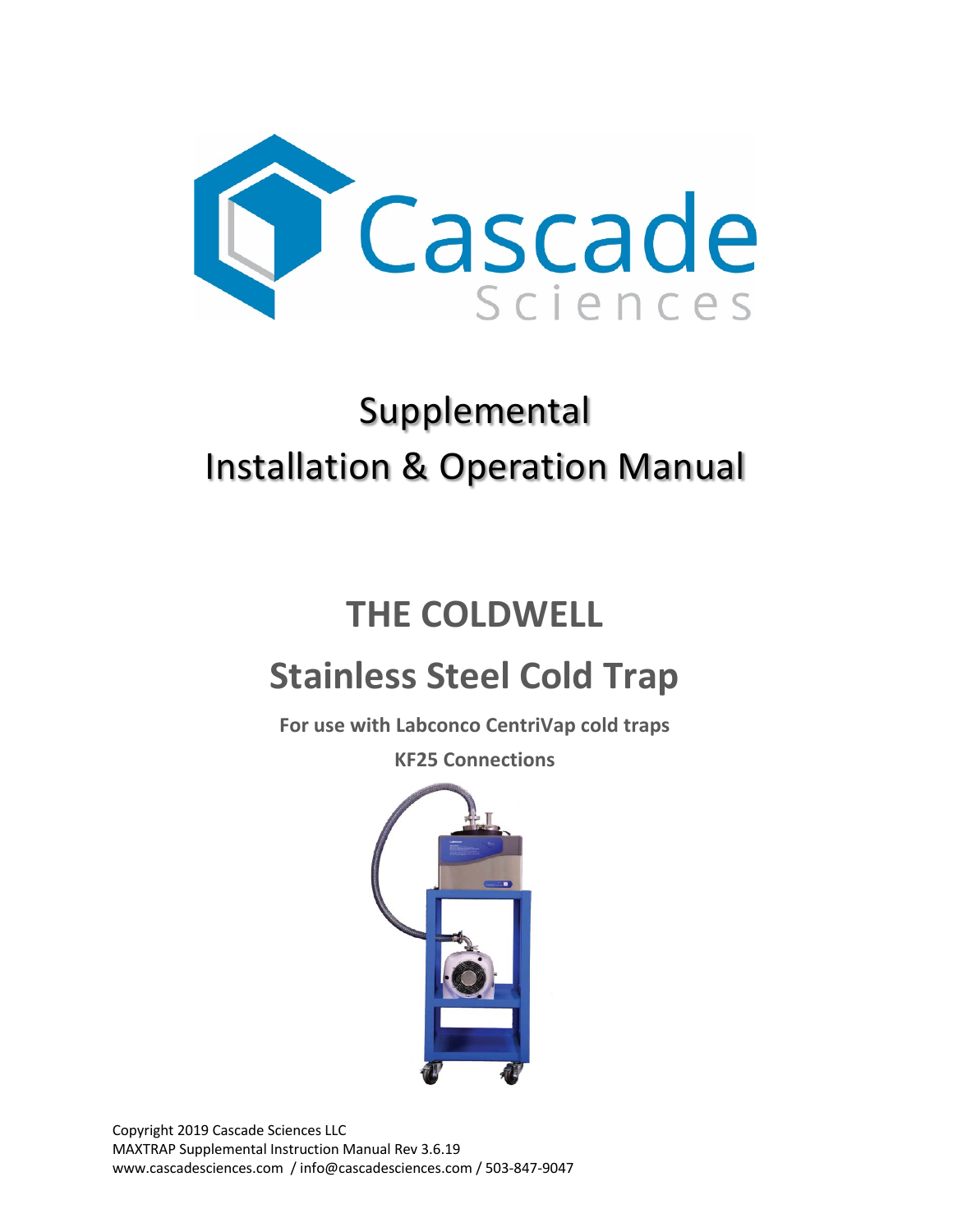## **INTRODUCTION**

#### **Locations and Applications Range**

This cold trap is intended for professional, industrial, and educational applications. They are not intended for use at hazardous or household locations.

This is a supplemental manual that is designed to be read in conjunction with mechanical operation manual provided with base unit. This addendum will cover the installation, maintenance, and cleaning of the ColdWell unit – the stainless-steel reservoir inside the refrigerated unit.

Before use, read this manual in its entirety to understand how to install, operate, and maintain the unit in a safe manner. Keep this manual available for use by all operators. Ensure all operators are given appropriate training before the unit begins service.

#### **General Safety Considerations**

Failure to follow the guidelines and instructions in this manual may create a protection impairment by disabling or interfering with unit safety features. This can result in damage to the unit and injury, death, or negative effects.

- Follow all national laws, regulations, and local ordinances in your area regarding the use of this unit type and the applications you are using it for. If you have any questions about national and local requirements, please contact the appropriate agencies.
- Because of the range of potential applications this unit can be used for, the operator or their supervisors must draw up a site-specific standard operating procedure (SOP) covering each application and associated safety guidelines. This SOP must be written and available to all operators in a language they understand.
- Use only approved accessories. Do not modify system components. Any alterations or modifications to your oven can be dangerous and void your warranty.

#### **Engineering Improvements**

Cascade Sciences continually improves all of its products. As a result, engineering changes and improvements are made from time to time. Therefore, some changes, modifications, and improvements may not be covered in this manual. If your unit's operating characteristics or appearance differs from those described in this manual, please contact your oven dealer or customer service representative for assistance.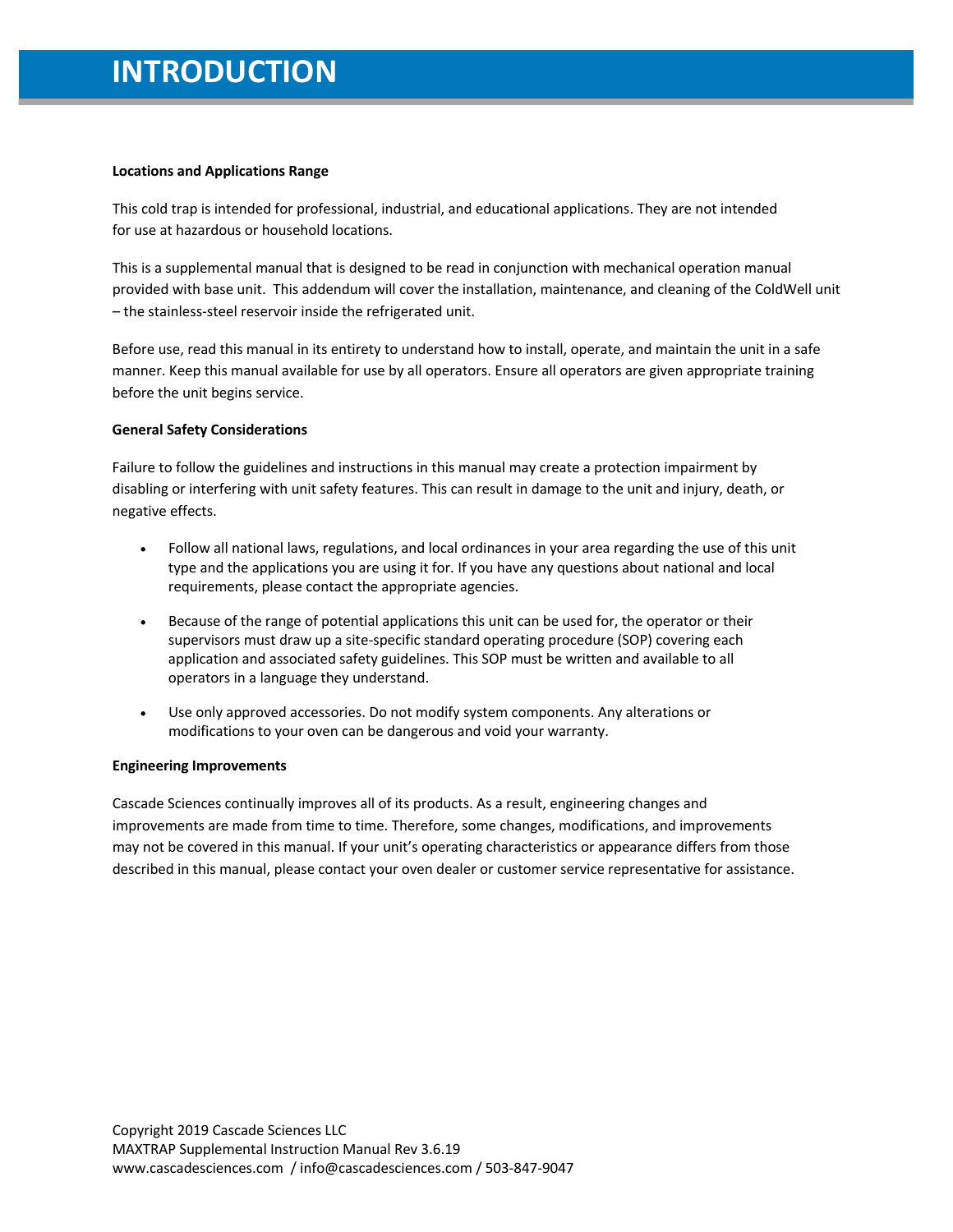### *CONTACTING ASSISTANCE*

If you need technical assistance, please contact Cascade Sciences Technical Support.

Please have the following information ready when calling or emailing Technical Support:

#### The **model number** and the **serial number**

503-847-9047

info@cascadesciences.com

Cascade Sciences 6725 NE Evergreen Pkwy #106 Hillsboro OR, 97124

### *RECORDING DATA PLATE INFORMATION*

Locate the data plate on the back of the oven next to the power inlet. The data plate contains the oven model number and serial number. Enter this information below for future reference.

Data Plate Information

| <b>Model Number</b>          |  |
|------------------------------|--|
| l Serial Number <sup>1</sup> |  |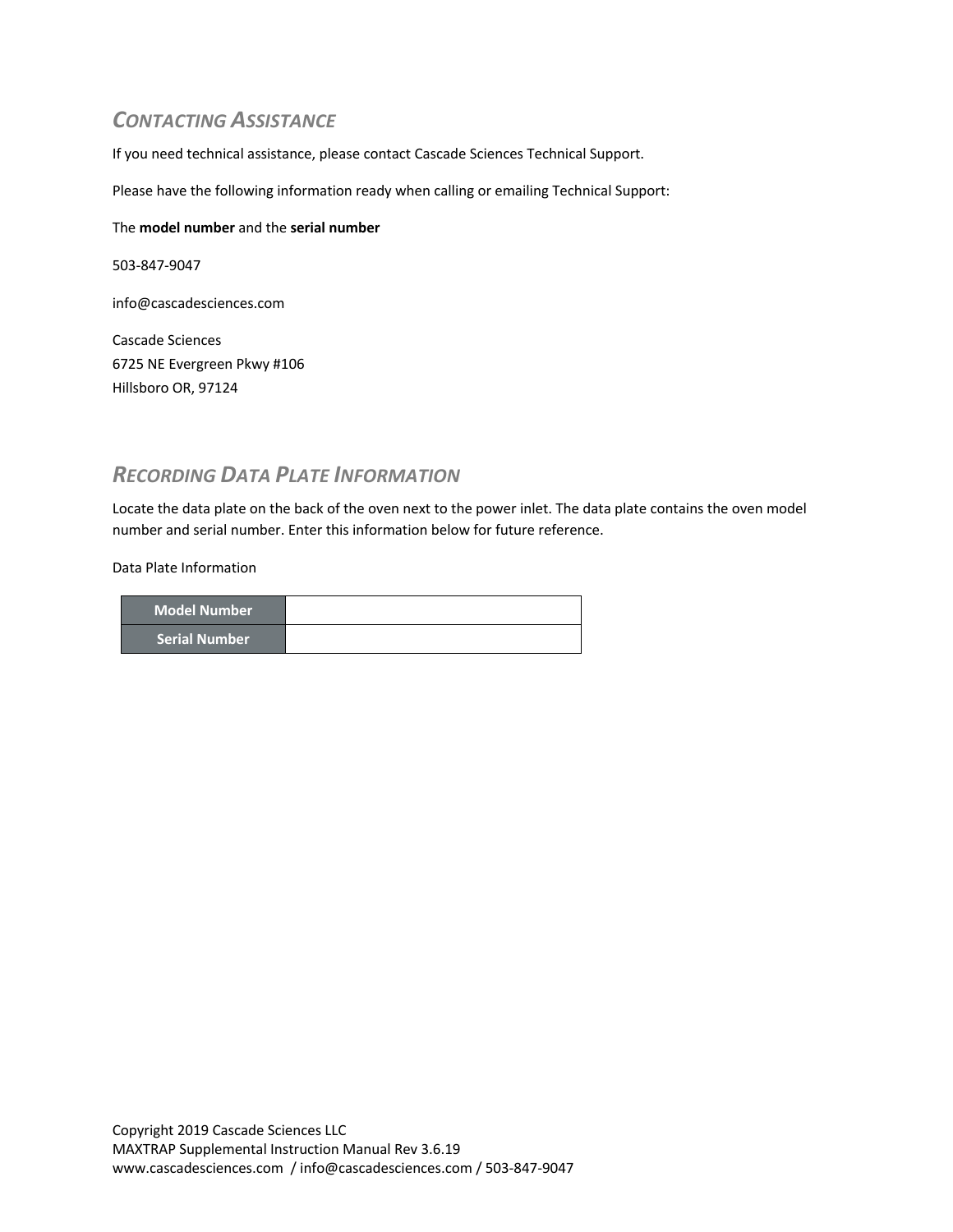## **RECEIVING YOUR MAXTRAP**

### *INSPECT THE SHIPMENT!*

This merchandise was carefully packed and thoroughly inspected before leaving our factory.

**As soon as items are received from carrier please inspected for any damage caused by shipping (both visible and concealed) as you only have 10 days to fill a claim against carrier.**

**Please Inspected order check packing list against items upon for any missing parts.** 

**Beginning from the date of delivery, you will have 10 calendar days to open and inspect all crates/boxes. Any missing pieces must be reported during this time period, otherwise Cascade Sciences will not be held responsible.**

**Take photos of any shipping damage. Refuse delivery or make note on the bill of lading.**

- 1. If anything is missing, please call us at 503-847-9047.
- 2. Save the shipping carton until you are certain that the unit and its accessories function properly.
- 3. Carefully check all packaging for loose accessory items before discarding.

## *Parts List*

- **Base Refrigeration Unit**
- Coldwell Stainless Steel Reservoir
- Lid assembly (p/n 7100002)
- $6''$  sanitary gasket viton (p/n 7100004)
- 6" sanitary clamp (p/n 7100005)
- Fitted 3mm Neoprene insulator cap
- 4' KF25 terminated vacuum hose
- 2 kf25 clamps
- 2 kf25 centering rings

#### **Optional:**

• Mobile Trap Stand (accommodates vacuum pump and MAXTRAP)

#### **NOT INCLUDED BUT NECESSARY:**

• Thermal Transfer Fluid. Make sure you have at least 800 ml of a heat transfer fluid such as ethanol, glycol or a cryocool inside the reservoir.

Copyright 2019 Cascade Sciences LLC MAXTRAP Supplemental Instruction Manual Rev 3.6.19 www.cascadesciences.com / info@cascadesciences.com / 503-847-9047





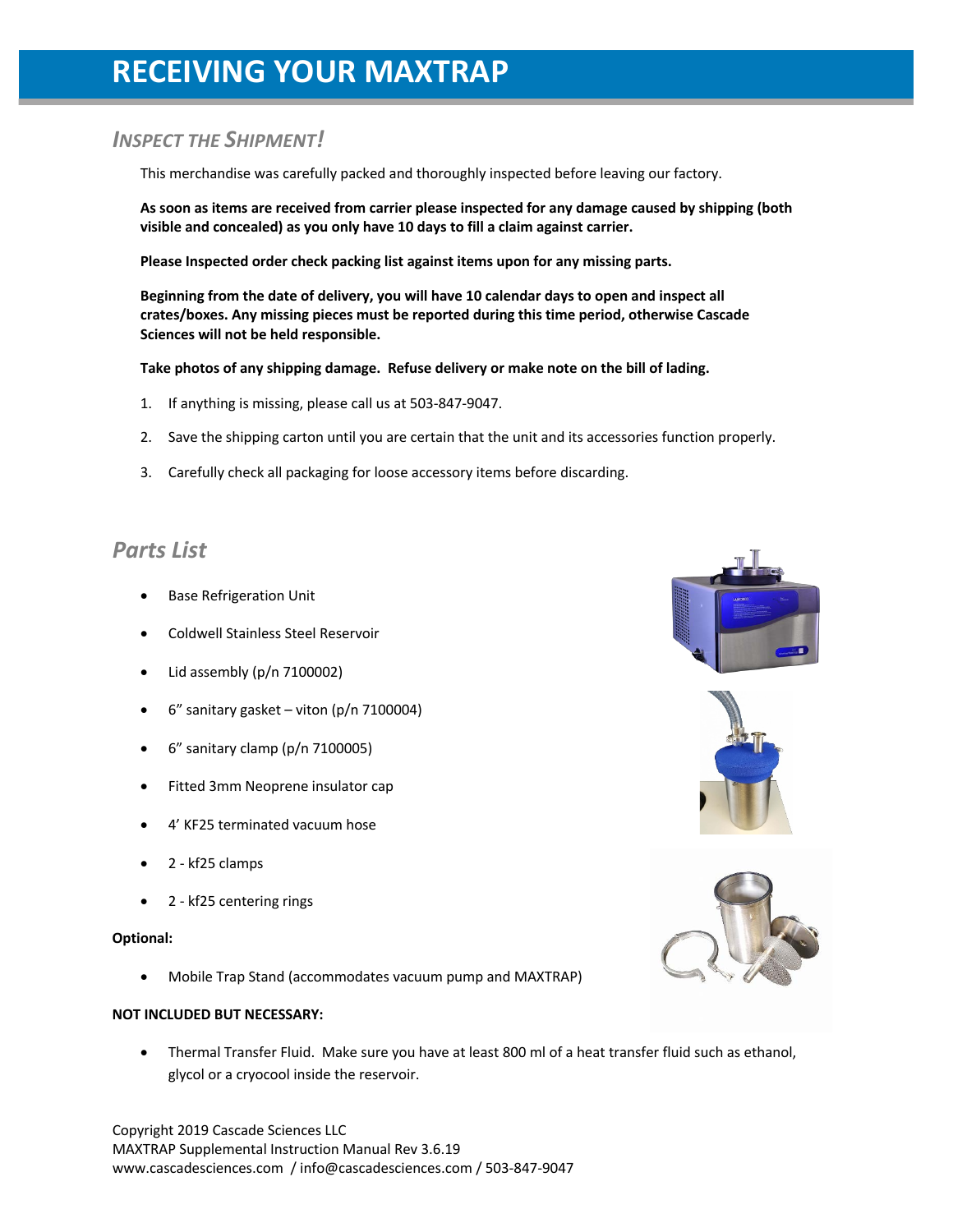## **RECEIVING MAXTRAP**

## *VACUUM PUMP*



The MAXTRAP requires a vacuum supply source, which must be purchased separately from the MAXTRAP. It is strongly recommended that the vacuum pumps' GAS BALLAST be in the open position to best tolerate ethanol and other gas loads.

In some cases, the vacuum pump can be powered from the Cascade oven or will require its own power outlet based on the pump's electrical specifications.

Please see www.cascadesciences.com or call 503-847-9047 for pumps and vacuum system accessories suitable for your application.

Oil rotary vane pump precautions – have a valve between trap and pump.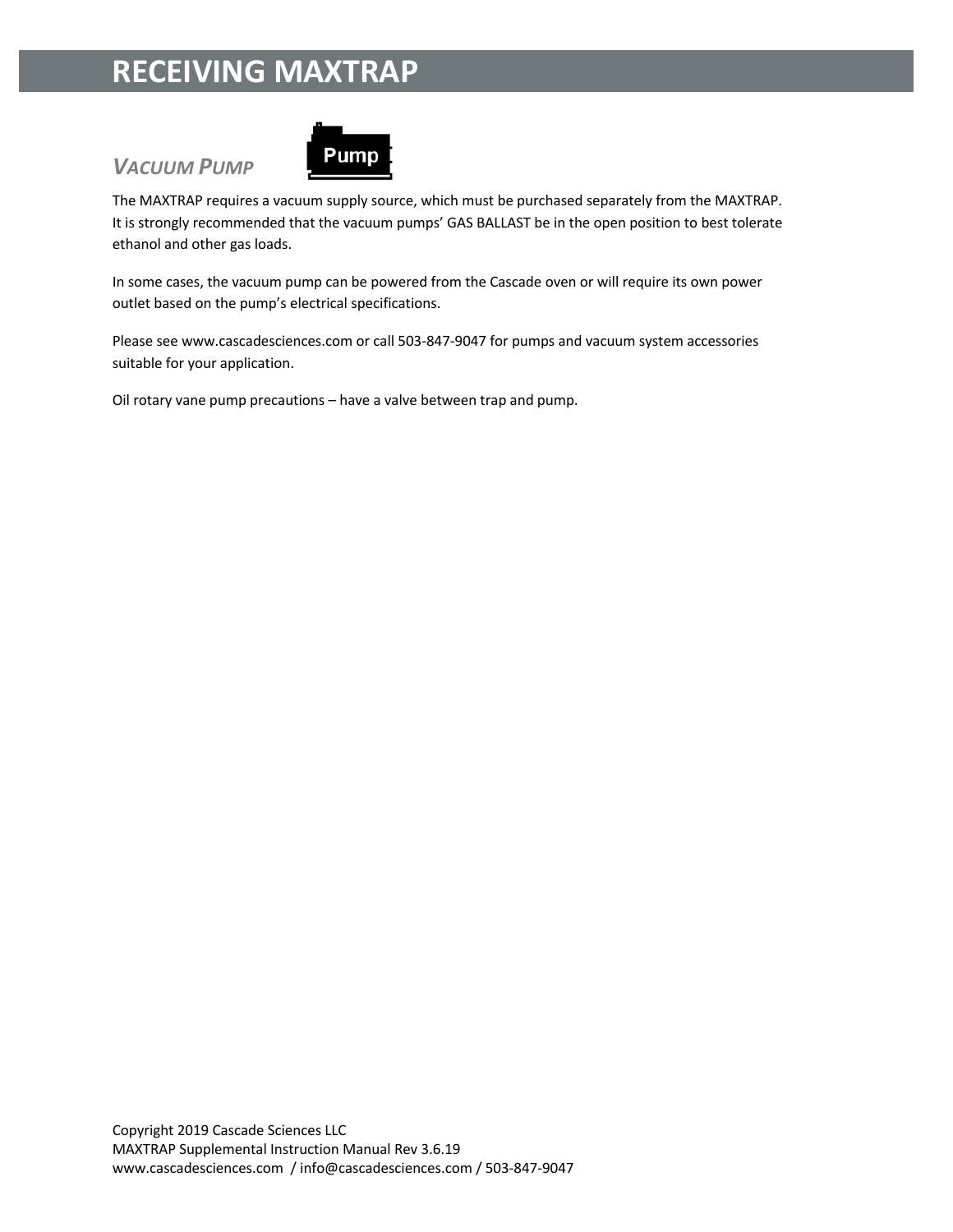## **INSTALLATION**

#### **Pre-Installation**

Check that the ambient condition, ventilation, and spacing requirements for the refrigerated unit are met Allow at least 12" on the slotted side of the unit for ventilation and air to draw thru the slotted side.

### *HOSE CONNECTIONS ON THE COLDWELL*

**The Taller KF-25 stub ALWAYS connects to the VACUUM OVEN The Shorter KF-25 stub ALWAYS** 





### *FILLING THE RESERVOIR*

Depending on the unit size, make sure your have 800 ml of a heat transfer fluid such as ethanol, glycol or a cryocool inside the reservoir. This fluid is sold separately.

- **Remove the stainless Coldwell. Pour the heat transfer fluid into the mechanical reservoir that the Coldwell sits in.**
- **Set the Coldwell back inside the reservoir.**
- **Monitor this fluid level during extended periods of use.**

**Do not pour warm fluid into unit at any time as it may cause a refrigerant over pressure situation, rupture potential and will void warranty or repair.** 

Copyright 2019 Cascade Sciences LLC MAXTRAP Supplemental Instruction Manual Rev 3.6.19 www.cascadesciences.com / info@cascadesciences.com / 503-847-9047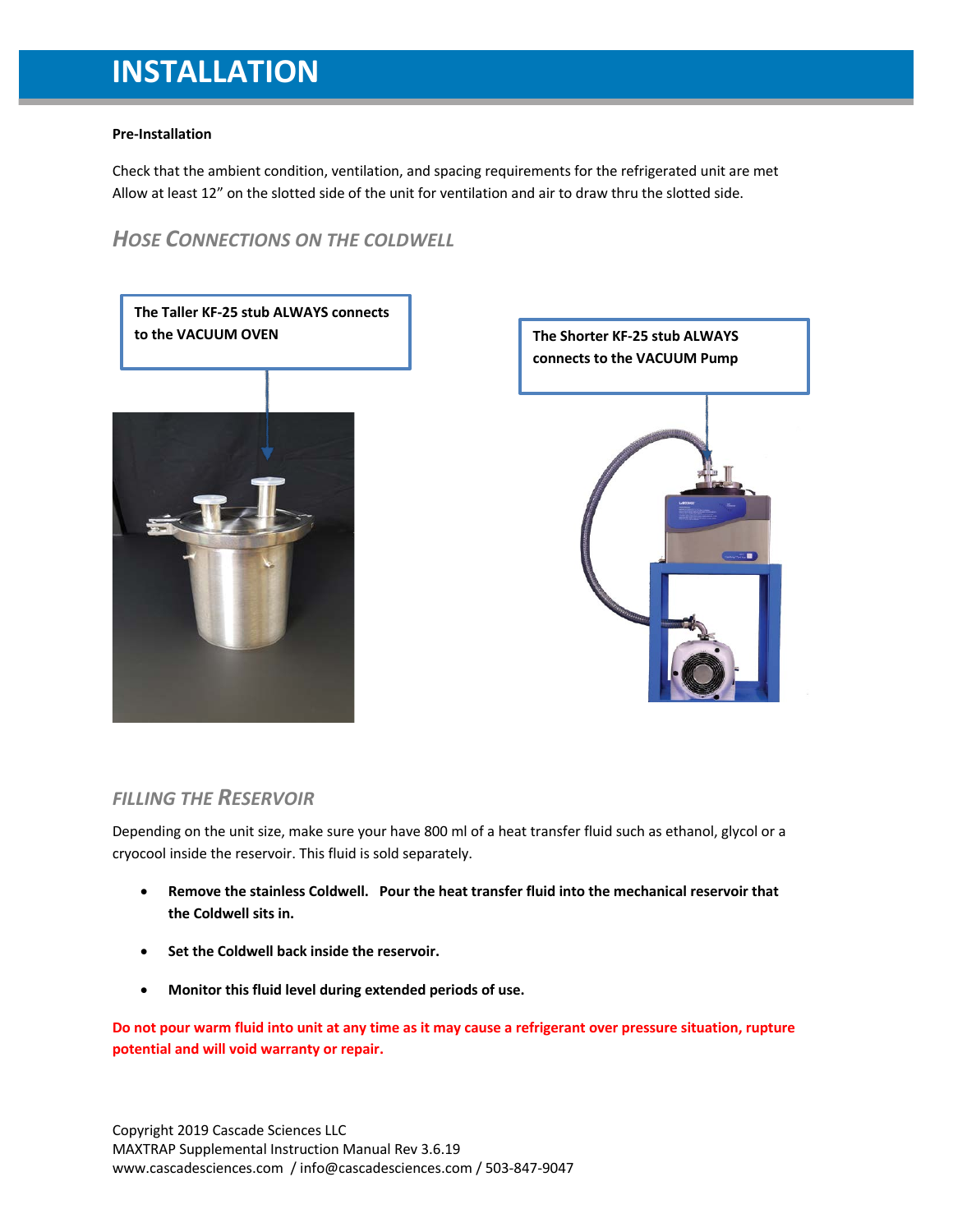## **OPERATION OVERVIEW**

## *Start Up*

Remove the COLWELL Stainless jar. Make sure your have at least 800 ml of a heat transfer fluid such as ethanol, glycol or a cryocool inside the thermo reservoir.

*Do not pour warm fluid into unit at any time as it may cause a refrigerant over pressure situation, rupture potential and will void warranty or repair*

#### **Power the Labconco unit / MAXTRAP "ON" -**

Feel the right side to make sure air is drawing in thru the side vent. If connected to a vacuum oven, it does not have to be under vacuum to operate.

#### **Allow at least 30 minutes for the MAXTRAP fluid to reach operating temperature.**

#### **From The Vacuum Oven:**

- **Vacuum valve is closed.**
- **Vent Valve is closed.**
- **Product is loaded inside oven.**
- **Energize the Vacuum Pump**
- **Open vacuum valve**

**As vapors off-gas inside the oven they will pass thru the trap and collect inside the COLDWELL.**

### *Shut Down*

- **Vacuum valve closed at oven.**
- **Vacuum pump off.**
- **Allow unit to naturally thaw to ambient prior to opening/collection of volatiles.**
- **To remove lid on Coldwell, loosen/remove clamp and pull lid upwards being careful not to bump the baffling attached to lid unit or snag on viton gasket.**
- **Oil rotary vane pump precaution. If you are planning to collect, reclaim, re-use the condensates in the trap strongly consider a FORELINE TRAP between an oil rotary vane pump and the MAXTRAP50. Contact Cascade Sciences to purchase a foreline trap.**

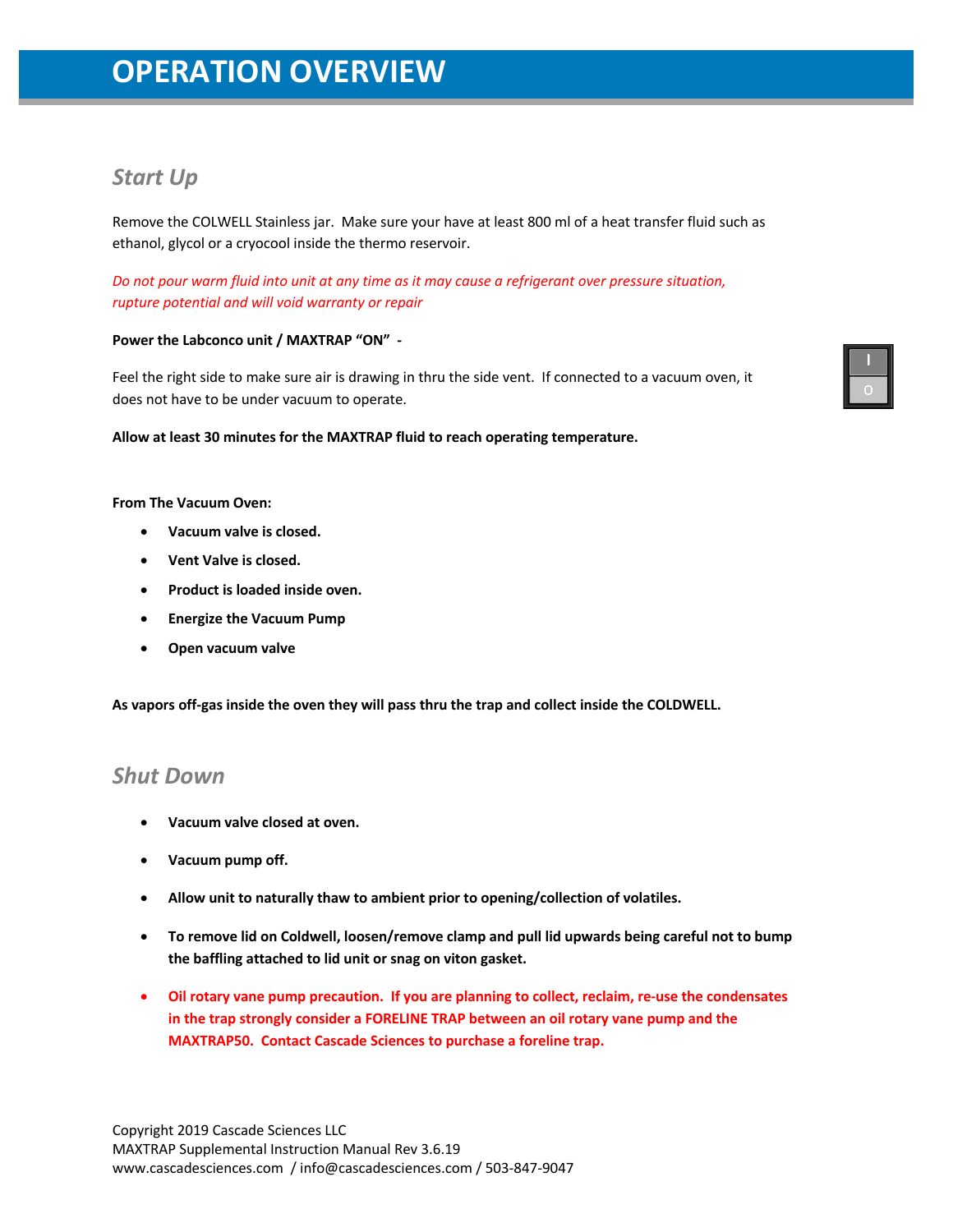## **PRECAUTIONS**

## *OPERATING PRECAUTIONS*

**Warning**: This is not an explosion-proof unit!

**Avertissement**: Ce sont des fours pas résistants aux explosions.

- 1. Outgassed byproducts may be hazardous to or noxious for operating personnel. Vacuum pump exhaust should be vented to a location outside the workspace in a safe manner in accordance with all applicable laws, ordinances, and regulations.
- 2. Do not operate in an environment with noxious fumes.
- 3. Do not move until it has finished cooling.
- 4. SAFETY TIP At very cold temperatures, solvents and even oxygen can re-condense back into liquid. This is potentially explosive. Especially if the cold trap has been used to trap solvent. Liquid oxygen is a light blue color and can condense into a cold trap if a pump has sucked air through the trap when the trap is very cold.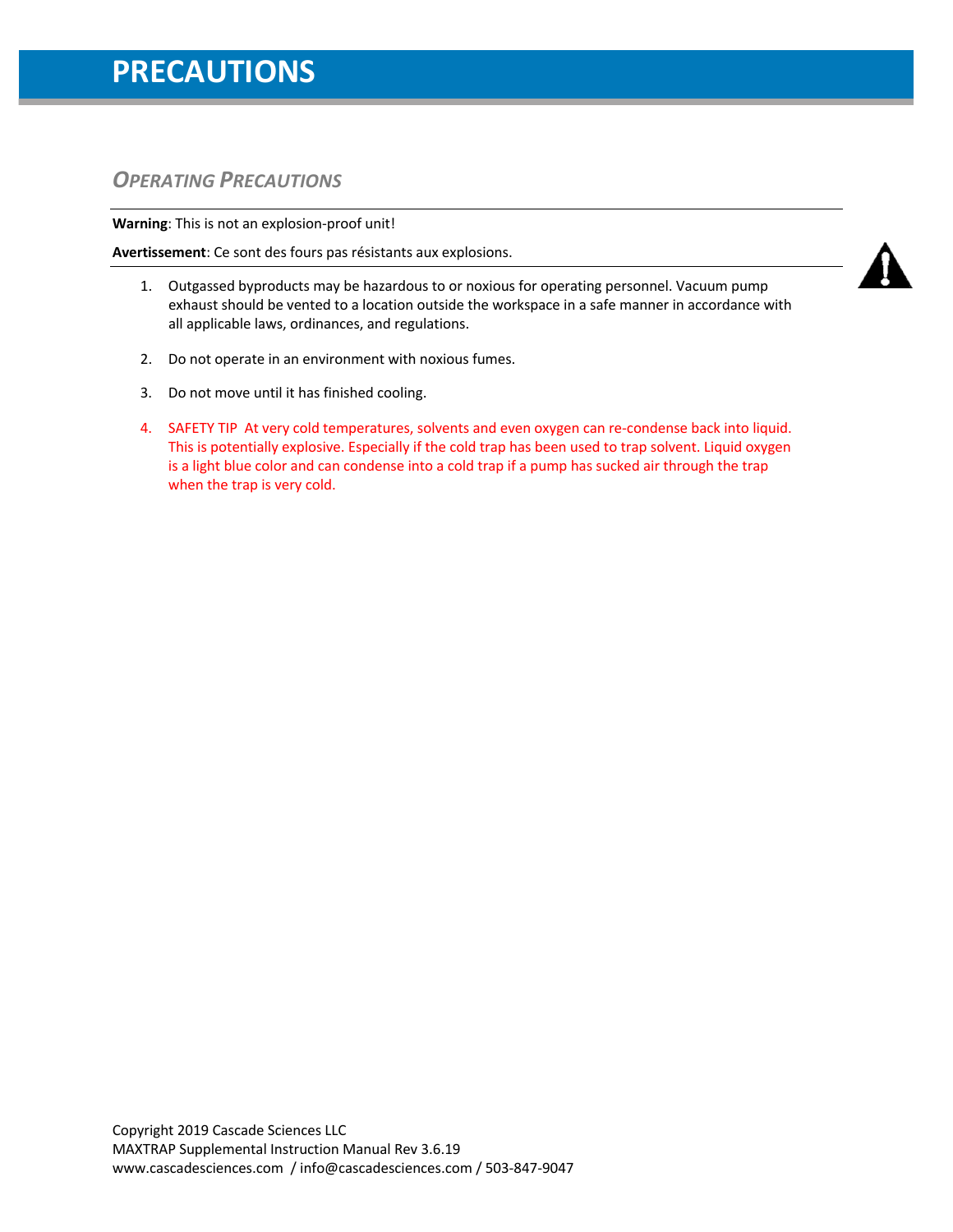**Warning**: Prior to any maintenance or cleaning of this unit, disconnect the power cord from the power supply.

**Avertissement**: Avant d'effectuer toute maintenance ou entretien de cet appareil, débrancher le cordon secteur de la source d'alimentation.



## *CLEANING AND DISINFECTING*

If a hazardous material or substance have spilled, immediately initiate your site's Hazardous Material Spill Containment protocol. Contact your local Site Safety Officer and follow instructions per the site policy and procedures.

• Do not use cleaners or disinfectants that contain solvents capable of harming paint coatings or stainless steel surfaces. **Do not use chlorine-based bleaches or abrasives; these will damage the Coldwell liner.**